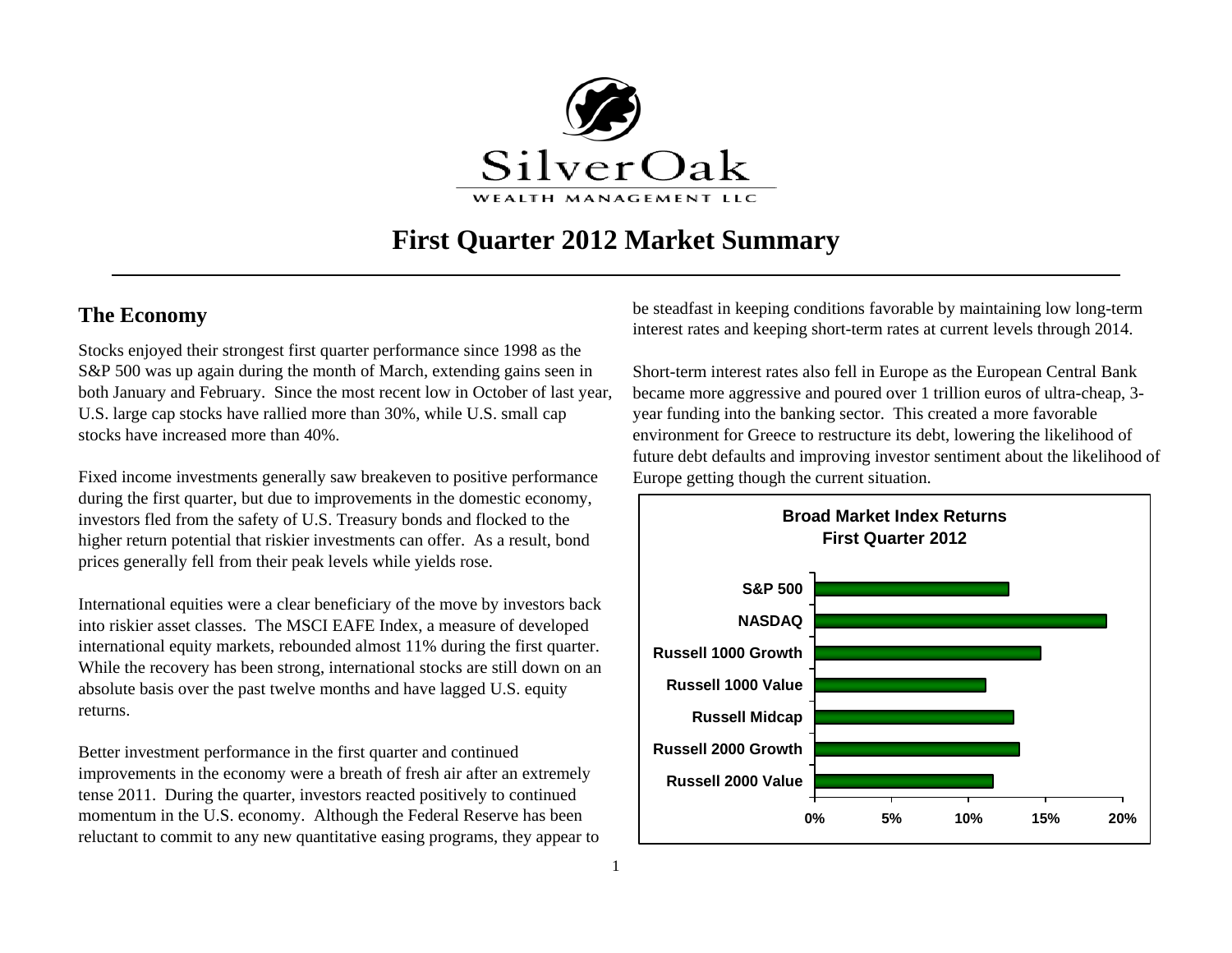While many economic factors have shown improvements, there are still other less positive factors to keep in mind. The U.S. housing market continues to be weak and a sustained housing recovery is still likely several years away. Although labor markets have improved, the unemployment rate remains at 8.3% and many people still find themselves under-employed. Gas prices at the pump have increased recently and are likely to go over \$4 per gallon this summer, a level that pressured consumers and cut into economic growth several years ago. In addition, Europe remains a wild card as investors remain focused on Greece, Italy, Spain and several other less stable countries. The mood also could shift over the next two quarters, as the political rhetoric in the U.S. is likely to increase with the campaign season heating up.

#### **Highlights**

### **GDP**

- The Bureau of Economic Analysis released the third estimate of fourth quarter 2011 GDP, an unrevised 3.0% versus third quarter 2011.
- Real GDP rose 1.6% from the fourth quarter of 2010 to the fourth quarter of 2011.
- The University of Michigan Consumer Sentiment Index preliminary reading in April was 75.7, which was a decrease from March and below consensus expectations. March was 76.2 up from 75.3 in February.
- ISM Manufacturing Index increased to 53.4 in March from 52.4 in February. Typically, when the ISM Index is above 55 it is bullish and when it is below 45 it is bearish.
- In February, Conference Board Leading Economic Index increased 3.02% year-over-year to 95.50
- The price of WTI Crude Oil was \$103.03 at the end of March, which is higher than \$98.83 at the end of December. Oil prices have risen to levels last seen in the spring of 2011. The price of Brent Crude Oil was \$123.41 at the end of the month.
- Headline CPI decreased as March came in at 2.7% year-over-year, down from 2.9% in February. Core CPI, which does not include food and

energy, came in at 2.3%. Inflation levels have increased in the past two years but remain at acceptable levels as they are under historical averages.

## **HOUSING**

- Preliminary existing home sales slightly declined in February with an annualized rate of 4.59 million units from an upward-revised 4.63 million units in January. However, existing home sales rose this quarter, as the annualized rate was 4.38 million in December. Existing home sales have been rising slowly since last summer.
- Median existing home sale prices have continued to decline during the quarter. However, in February prices were roughly flat at 0.3% higher from the levels of one year ago.
- New home sales declined in February with a seasonally adjusted annual rate of 313k homes sold versus 318k in January and 336k in December. However, home sales have been trending up since last summer. New home sales are still at depressed levels compared to long-term averages of above 600k units.
- S&P Case-Shiller 20-City Home Price Index (seasonally adjusted) showed home prices fell 3.8% year-over-year in December. This is the sixteenth month in a row that prices have fallen.

#### **EMPLOYMENT**

- The labor market is slowly improving as the January and February Nonfarm Payrolls increased by 275,000 and 240,000 respectively. In March, preliminary Nonfarm Payrolls increased by 120,000, which was much lower than consensus expectation of 200,000 new jobs.
- The unemployment rate dropped to 8.2% in March, down from 8.5% at the end of Q4 2011. This was due mostly to people leaving the labor force and not an improvement in employment.
- Initial Jobless Claims continue to decrease to a more normalized level.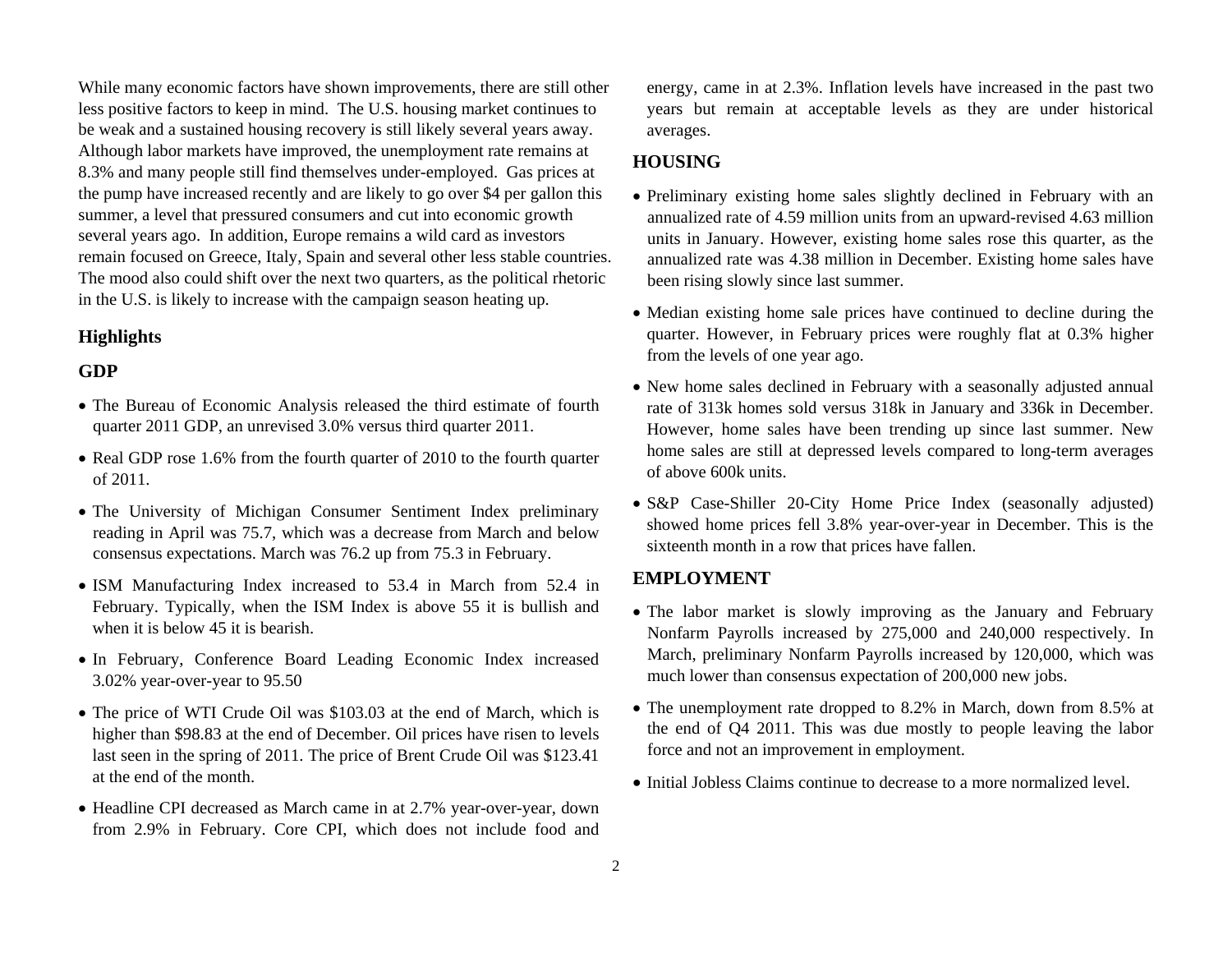#### **FIXED INCOME**

- The yields on Treasury securities increased on a quarter-over-quarter basis. Long-term yields rose more than yields on shorter-term maturities, causing a slight steepening of the yield curve.
- The credit segment of the market witnessed a decrease in rates, with the exception of TIPS and Mortgage Backed Securities. Yields for High Yield, Emerging Market Debt and Corporates had the largest decrease in yields.
- **Treasury Yields & Returns First Quarter 2012 -8.0% -6.0% -4.0% -2.0% 0.0% 2.0% 4.0%30Yr U.S.Treasury 10Yr U.S.Treasury 5Yr U.S.Treasury 2Yr U.S.Treasury 6mo U.S.Treasury 3mo U.S.Treasury Total Return 1Q Yield 4Q Yield**

• The TED Spread, which is the difference between the three-month LIBOR and three-month T-bill rates, has come down from 0.57% in December to 0.39% currently. A low TED Spread indicates the perceived risk of bank defaults is low.

#### **FED POLICY**

• In March, the Federal Open Market Committee (FOMC) announced they will leave the federal funds rate at 0% to 0.25% percent. In addition, they maintained the fed funds rate will likely remain at exceptionally low levels through late 2014.